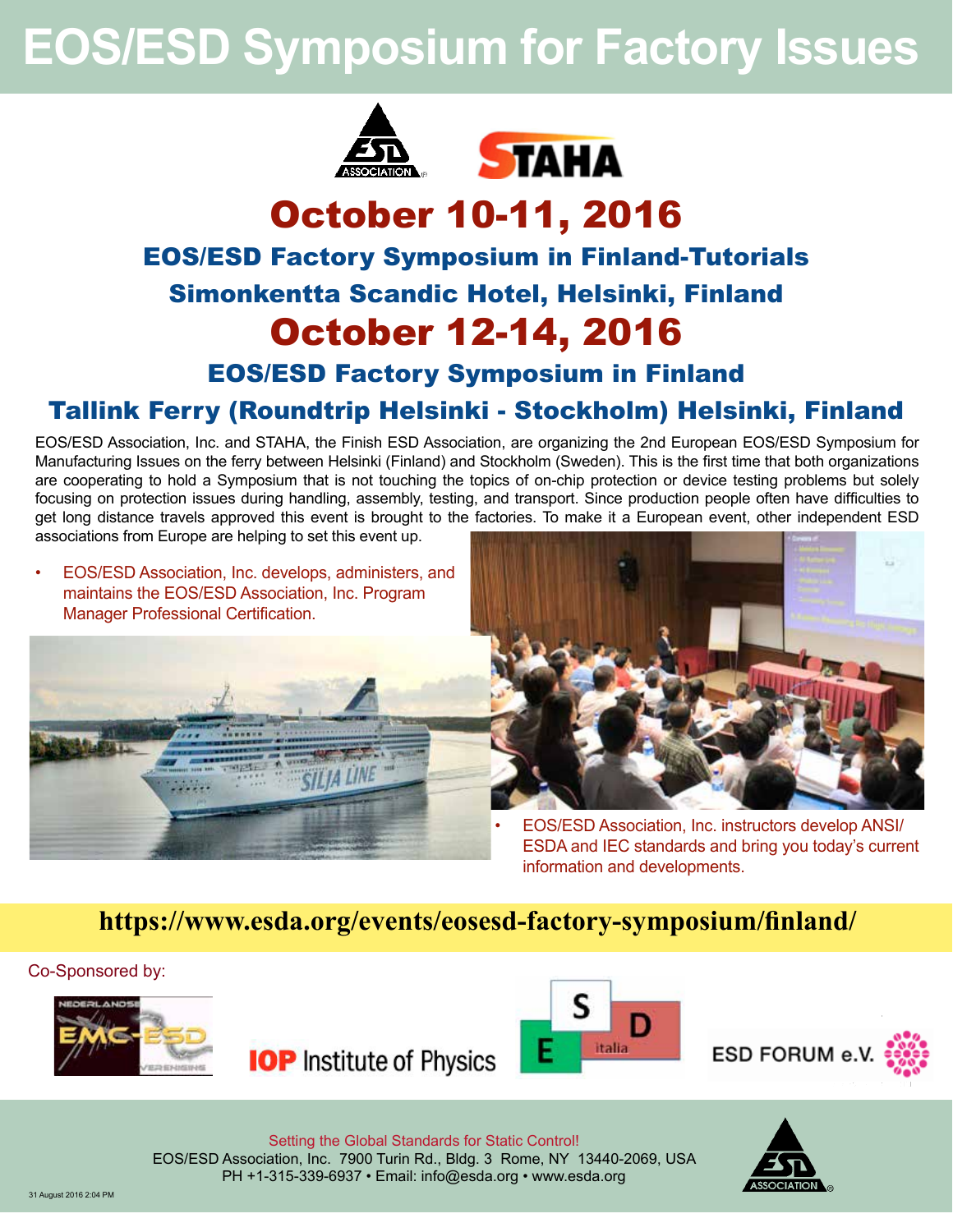# EOS/ESD Factory Symposium in Finland-Tutorials Simonkentta Scandic Hotel, Helsinki, Finland



# **ESD Basics** OCT 10, 2016 • 9:00 AM - 12:30 PM

Instructor: Toni Viheriakoski, *Cascade Metrology*

This talk will discuss the Fundamental causes of ESD and its control. It includes how ESD impacts industry, with brief explanations of charge generation, field measurement, the role of capacitance and voltage, charge measurement, and charge decay. Device failure mechanisms, including the respective test models like Human Body Model or Charged Device Model, will also be explained. Will discuss how to protect ESD sensitive devices and assemblies, give definitions of an Electrostatic Protected Area (EPA), and show how to assess the risk in an automated production line.

Toni Viheriaekoski began his electrostatic career while employed by Nokia Networks between 1986 and 2007. During this period, he established calibration and electrostatics laboratory services for Nokia. He completed his technical supervisor studies in information technology in 1994. He was a chair of measuring methods working group of Finnish STAHA Association technology program in 2001 and 2002. He received iNARTE ESD Engineer certification in 2004. Toni transferred to Nokia Siemens Networks in April 2007 where he continued his work as an electrostatics specialist and senior sourcing engineer until he moved on to his own company, Cascade Metrology, which was previously established in 2005. Currently, he is working in the field of electrostatics and ESD risk assessment for electronics, automotive and chemical industries. Toni has written more than 20 publications related to electrostatics or ESD. He has been a chair of Finnish STAHA Association since 2006. He is a member of Finnish Standardization Committee SK101 and WG5 of IEC TC101.



# **Process Assessment** OCT 10, 2016 • 1:30 PM - 5:00 PM

Instructor: Reinhold Gaertner, *Infineon Technologies*

This Tutorial describes the measurement techniques that are needed for elements of ESD control programs. This covers measurement methods for compliance verification, product qualification, and trouble-shooting. These techniques will be demonstrated by actual measurements on materials and products. The seminar ends with an overview of risk analysis and trouble-shooting methodologies applied to actual field problems.

Reinhold Gaertner received his diploma in physics from the Technical University of Munich in 1987. Then he joined the Federal Armed Forces University Munich, where he was working on measurement techniques for ESD protective packaging materials. After working as an independent ESD consultant, he joined Siemens Semiconductors in 1996; which is now Infineon Technologies. He is responsible for all problems regarding external ESD protection at Infineon worldwide and also for problems in customer production, as well as for ESD device testing for qualification. Since 1989, he has lectured on static control and since 1991, he has been an active member of the German ESD Association, where he has been acting as vice president for the last couple of years. Since 1995, he has worked in the ESD standardization of IEC TC101, where he is currently convener of two working groups (static decay and device testing). In 2009, he received the outstanding contribution award of the ESDA and in 2011 he joined the ESDA board of directors.



# **ANSI/ESD S20.20 - Process Design Overview**  OCT 11, 2016 • 9:00 AM - 5:00 PM

Instructor: John Kinnear, *IBM*

This overview provides instruction on designing and implementing an ESD control program based on ANSI/ESD S20.20. The course provides participants with the tools and techniques to help with the selection of the ESD controls that are ap-<br>propriate for the devices to be handled.

The following topics are covered

- ANSI/ESD S20.20 Administrative Requirements Grounding/Bonding Systems
- Personal Grounding ESD Controls for the EPA Packaging Requirements
- -

John Kinnear is an IBM Senior Engineer specializing in process & system technology, and facility certification in accordance with ANSI/ESD S20.20. He has been the ESD Site Coordinator for the Poughkeepsie site since 1989 and is currently the ESD Coordinator for IBM. As a member of the ESD Association since 1990, John has served in several Standards Development Committees. John is the appointed Technical Adviser to the United States National Committee/IEC Technical Committee 101, where he represents the United States to the International Electrotechnical Commission (IEC). As Chair of the ESDA's Facility Certification (ANSI/ESD S20.20) development program, John coordinated the initial development of Lead Assessor training, ISO Registrar Certification and witness audits. John has served as ESD Association Vice President, Senior Vice President and President. He has also served as past General Chairman of the 2004 EOS/ESD Symposium. For his contributions to the ESD Association John was presented with the Joel Weidendorf Award for Standards in 2005, the Outstanding Contribution Award in 2006, and the President's Award in 2010. John has presented many papers both internal to IBM and at external conferences. He participates as an instructor for the Program Management series and has presented tutorials in North America and Asia. John also holds patents in the industry.

# **https://www.esda.org/events/eosesd-factory-symposium/finland/**

Setting the Global Standards for Static Control! EOS/ESD Association, Inc. 7900 Turin Rd., Bldg. 3 Rome, NY 13440-2069, USA PH +1-315-339-6937 • Email: info@esda.org • www.esda.org

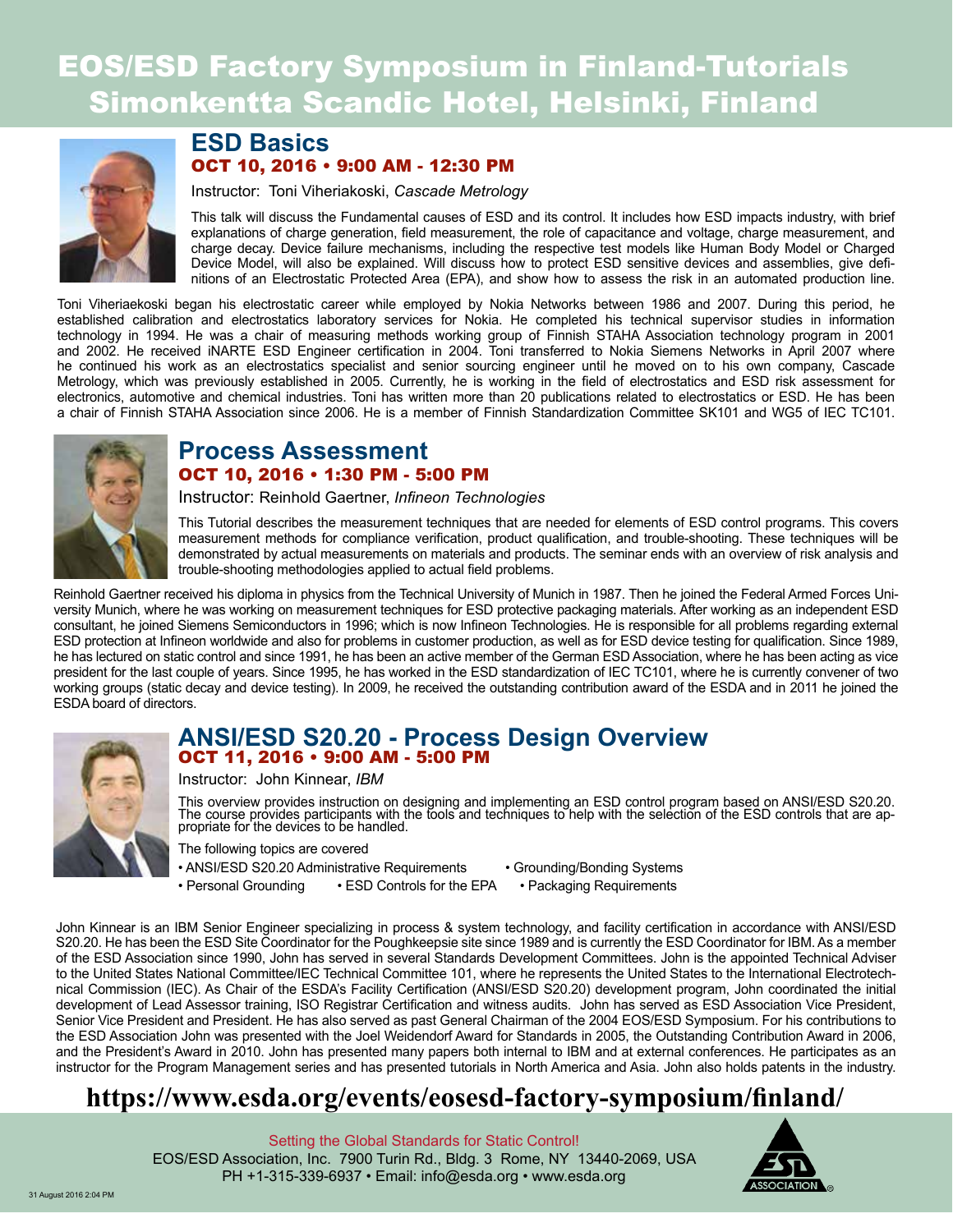# EOS/ESD Factory Symposium in Finland Tallink Ferry (Roundtrip Helsinki - Stockholm) Finland

# **Schedule**

| 10:30-11:30                | Wednesday, October 12, 2016 (Local Time - Finland)<br>Registration                                                                                                                                                                                                   | 9:55-10:35                                      | Thursday, October 13, 2016 continued<br><b>Invited Talk B</b>                                                                                                                           |  |
|----------------------------|----------------------------------------------------------------------------------------------------------------------------------------------------------------------------------------------------------------------------------------------------------------------|-------------------------------------------------|-----------------------------------------------------------------------------------------------------------------------------------------------------------------------------------------|--|
| 11:00-12:00                | <b>Boarding</b>                                                                                                                                                                                                                                                      |                                                 | <b>Practical Current and Charge Measurements</b>                                                                                                                                        |  |
| 12:00-13:00                | Lunch                                                                                                                                                                                                                                                                |                                                 | of CDM Type Discharges in Electrostatic                                                                                                                                                 |  |
| 13:00-13:30                | <b>Opening - Welcome</b>                                                                                                                                                                                                                                             |                                                 | Discharge Protected Area<br>Pasi Tamminen, Tampere University of                                                                                                                        |  |
| 13:30-13:55                | <b>Technical Presentation 1</b><br>Electrostatic Issues Case Study                                                                                                                                                                                                   |                                                 | Technology; Jeremy Smallwood,                                                                                                                                                           |  |
|                            | David E. Swenson,                                                                                                                                                                                                                                                    |                                                 | Electrostatic Solutions Ltd.                                                                                                                                                            |  |
|                            | Affinity Static Control Consulting, LLC                                                                                                                                                                                                                              | 10:35-11:00                                     | <b>BREAK - Exhibits Open</b>                                                                                                                                                            |  |
| 13:55-14:20                | <b>Technical Presentation 2</b><br>Evaluation and Analysis of Results of the<br>PTB Ex Proficiency Testing Program<br>"Electrostatic Charge - Test Round 2015"<br>Lisa Zater, Tim Krause, Jia Wu,<br>Physical-Technical Insitute (PTB)                               | 11:00-12:00                                     | <b>Technical Presentation 8</b><br>Conducted EMI Measurements in<br>Manufacturing Environment and EMI-<br>Caused EOS Sources in Automated<br>Equipment<br>Vladimir Kraz, OnFILTER, INC. |  |
| 14:20-14:45                | <b>Technical Presentation 3</b>                                                                                                                                                                                                                                      | 12:00-13:00                                     | <b>LUNCH</b>                                                                                                                                                                            |  |
|                            | "What Type of Material is Inherently<br>Dissipative Polymer?"<br>Jukka Hillberg, IonPhasE Oy                                                                                                                                                                         | 13:00-13:25                                     | <b>Technical Presentation 9</b><br>Measuring Electrostatics Inside Production<br><b>Machines in Operation</b>                                                                           |  |
| 14:45-15:15                | <b>BREAK - Exhibits Open</b>                                                                                                                                                                                                                                         |                                                 | Thomas Sebald, ESTION Technologies GmbH                                                                                                                                                 |  |
| 15:15-16:00                | <b>Invited Talk A</b><br>Industry Council WP4 - EOS<br>Reinhold Gaertner, Infineon Technologies                                                                                                                                                                      | 13:25-13:50                                     | <b>Technical Presentation 10</b><br>EOS Damage During Wafer Cleaning -<br>a Case Study                                                                                                  |  |
| 16:00-16:45<br>16:45-17:10 | <b>BREAK - Exhibits Open</b><br><b>Technical Presentation 4</b><br>Optimal Plastic for ESD Packaging-<br>Does it Exist?<br>Eira Kärjä, Premix Oy                                                                                                                     |                                                 | Stefan Seidl, Reinhold Gaertner,<br>Friedrich zur Nieden, KK Ng, KP Yan,<br>Infineon Technologies                                                                                       |  |
|                            |                                                                                                                                                                                                                                                                      | 13:50-14:15                                     | <b>Technical Presentation 11</b><br>Electrostatic Shock Risks in Assembly of                                                                                                            |  |
| 17:10-17:35                | <b>Technical Presentation 5</b><br>A Comparison of Surface Resistance<br><b>Test Methods</b>                                                                                                                                                                         |                                                 | Large Wind Turbine Blades<br>Jörg Thürmer, EPA Design & Control;<br>Jeremy Smallwood, Electrostatic Solutions Ltd.                                                                      |  |
|                            | Jeremy Smallwood, Electrostatic Solutions Ltd.                                                                                                                                                                                                                       | 14:15-14:45                                     | <b>BREAK - Exhibits Open</b>                                                                                                                                                            |  |
| 17:35-18:00                | <b>Technical Presentation 6</b><br>Electrostatic Field Decay and Charge<br>Decay of Slowly Dissipative Materials<br>Toni Viheriäkoski, Cascade Metrology;<br>Eira Kärjä, Premix Oy; Jukka Hillberg,<br>Ion PhasE; Pasi Tamminen, Tampere<br>University of Technology | 14:45-15:10<br>ture                             | <b>Technical Presentation 12</b><br>ESD in Industry - Past, Present, and Fu-                                                                                                            |  |
|                            |                                                                                                                                                                                                                                                                      |                                                 | Jeremy Smallwood, Electrostatic Solutions Ltd.                                                                                                                                          |  |
|                            |                                                                                                                                                                                                                                                                      | 15:10-15:35                                     | <b>Technical Presentation 13</b><br>The Innovative Use of Humid Air in Static<br><b>Control Applications</b>                                                                            |  |
| 18:00-19:30                | End of Day Networking                                                                                                                                                                                                                                                | 15:35-16:15                                     | Albert Kow, Kek Hing, ESD Consultancy Sdn. Bhd.<br><b>Invited Talk C</b>                                                                                                                |  |
| 19:30-21:00                | <b>DINNER</b>                                                                                                                                                                                                                                                        |                                                 | EOS in Automotive Industry<br>Reinhold Gaertner, Infineon Technologies                                                                                                                  |  |
| 7:00-9:15                  | Thursday, October 13, 2016 (Local Time - Sweden)<br><b>Breakfast</b>                                                                                                                                                                                                 | 16:15-16:45                                     | <b>BREAK</b>                                                                                                                                                                            |  |
| $9:15-9:30$                | Opening                                                                                                                                                                                                                                                              | 16:45-18:15                                     | <b>Workshop Ultra ESD Sensitive Electronics</b>                                                                                                                                         |  |
| 9:30-9:55                  | <b>Technical Presentation 7</b><br>Comparative Measurements of Two ESD-                                                                                                                                                                                              |                                                 | - How to Implement an Efficient ESD<br>Protection                                                                                                                                       |  |
|                            | Swivel Chairs with Different Castors and                                                                                                                                                                                                                             | 18:15-18:30                                     | Wrap up                                                                                                                                                                                 |  |
|                            | Glides Used on Different ESD-Flooring<br>Systems                                                                                                                                                                                                                     | 18:30-19:30<br>19:30-21:00                      | End of Day Networking<br><b>DINNER</b>                                                                                                                                                  |  |
|                            | Jürgen Speicher, Wolfgang Warmbier,<br>GmbH & Co. KG                                                                                                                                                                                                                 | Friday, October 14, 2016 (Local Time - Finland) |                                                                                                                                                                                         |  |
|                            |                                                                                                                                                                                                                                                                      | 7:00-9:30                                       | <b>Breakfast</b>                                                                                                                                                                        |  |
|                            |                                                                                                                                                                                                                                                                      | 9:55<br>10:30                                   | Dock at harbor<br>Checkout                                                                                                                                                              |  |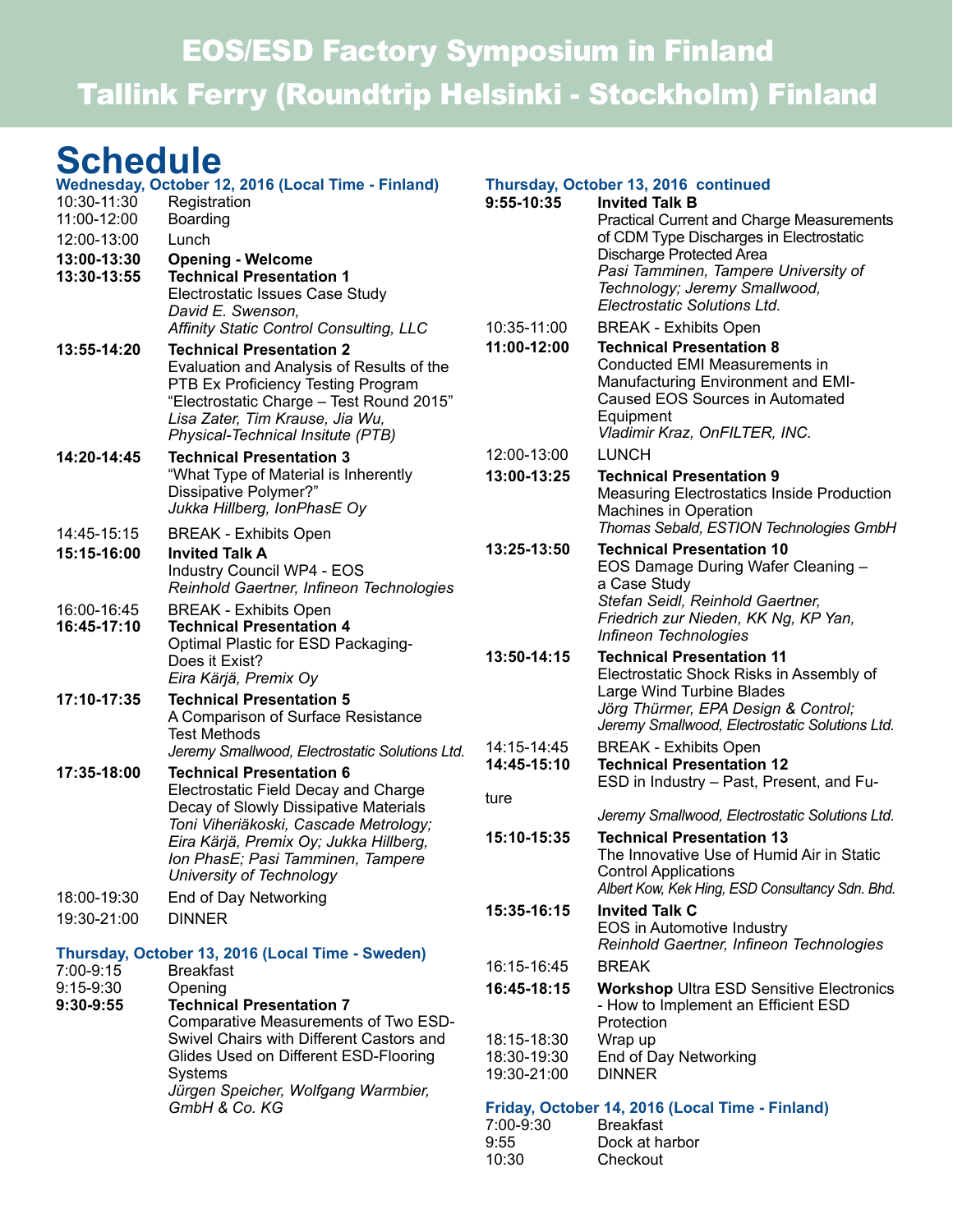# EOS/ESD Factory Symposium in Finland Tallink Ferry (Roundtrip Helsinki - Stockholm) Finland

# **Invited Talks Invited Talk A**

#### **Industry Council WP4 - EOS** *Reinhold Gaertner, Infineon Technologies*

Electrical Overstress (EOS) is one of the main issues with respect to electrical failures in the field. In the past the solution of EOS problems has been hindered by misinterpretations of the issues due to vague use of terms EOS, EOS event, or EOS failure, etc., resulting in insufficient supplier-to-customer and customerto-supplier communication. There was no common understanding of responsibilities between IC supplier and customer on who should do what to improve the situation. The Industry Council on ESD Target levels has published a White Paper on this topic where they defined an EOS event as an excess of a specified absolute maximum rating (AMR) and where they demanded a clear communication between all parties involved based on accurate definition of terms. The presentation will summarize the most important facts of the White Paper and describe an EOS analysis procedure with contributions by supplier and customer.

## **Invited Talk B**

#### **Practical Current and Charge Measurements of CDM Type Discharges in Electrostatic Discharge Protected Area**

#### *Pasi Tamminen, Tampere University of Technology; Jeremy Smallwood, Electrostatic Solutions Ltd.*

Charged device model (CDM) withstand voltages obtained in CDM qualification testers cannot be linked directly to real ESD risks in ESD protected areas. This presentation shows selected results of the ERC project where the target is to seek practical evaluation and measurement methods for correlation with CDM and charged device ESD events in manufacturing environment.

# **Invited Talk C**

# **EOS in Automotive Industry**

#### *Reinhold Gaertner, Infineon Technologies*

The most numerous source of returns of parts sent back to suppliers for failure analysis are those that eventually are closed with Electrical Overstress (EOS) as a root cause. The process to determine the underlying root cause and owner for the EOS event is very challenging and time consuming. The success rate finding a possible event depends on information sharing and a close cooperation between the different tier levels and OEM. A common expectation and misperception in the industry is to determine the exact EOS event based on the observed damage signature on silicon chip level.

During the last couple of months 3 companies from each of 3 tier levels (OEM, TIER1 and Semiconductor supplier) have met at USCAR and reviewed their struggling points and how to improve them.

This presentation shows the actual status of this initiative that introduces a two-step process to cover an improved up and down information sharing within the value stream. Together with a systematic approach using applicable branches of the Fault Tree, published in the Industry Council white paper 4, A working group of the ESD Association and USCAR wants to provide a holistic approach to focus on the right things and therefore be more efficient in the EOS root cause finding process.

# **Technical Presentations**

# **Technical Presentation 1**

**Electrostatic Issues Case Study** *David E. Swenson, Affinity Static Control Consulting, LLC*

In the past several years, a number of interesting electrostatic issues have been addressed including: an unintentional creation of 100,000+ Leyden Jars, excessive charging in a paper towel dispenser (enough to shut off dispensing motor), and fire/explosion investigation in a pyrotechnics facility. Each of the case studies will be presented in a general overview form along with the results of the investigations that led to mitigation or at least an understanding of the electrostatic issues to avoid repeating the problems.

## **Technical Presentation 2**

#### **Evaluation and Analysis of Results of the PTB Ex Proficiency Testing Program "Electrostatic Charge – Test Round 2015"** *Lisa Zater, Tim Krause, Jia Wu, Physical-Technical Insitute (PTB)*

The IECEx System is a worldwide uniform testing and certification scheme in the field of explosion protection. It is approved by numerous countries and is in steady growth. To ensure worldwide quality and homogeneity in the field of explosion protection, not only uniform rules in the form of IEC standards but also the active participation in interlaboratory comparisons is necessary.

The presentation will show the evaluation and analysis of the participant's results as well as the overall outcome of the program "Electrostatic Charge - Test Round 2015".

# **Technical Presentation 3**

#### **What Type of Material is Inherently Dissipative Polymer?** *Jukka Hillberg, IonPhasE Oy*

- **Terminology**
- How IDP works?
- Differences to other static control materials
- Applications and benefits
- How to be cost effective with IDP's?
- How to evaluate static control properties?
- Environmental aspects

## **Technical Presentation 4**

#### **Optimal Plastic for ESD Packaging-Does it Exist?** *Eira Kärjä, Premix Oy*

• Adding electrical conductivity into polymers

- The optimal plastic material for ESD packaging
- Comparison of different conductive fillers. Case: PP-compounds for ESD boxes
- Electrostatic discharge attenuation of electrically conductive and static dissipative carbon black compounds
- Other characteristics of carbon black compounds

#### **Technical Presentation 5**

#### **A Comparison of Surface Resistance Test Methods** Jeremy Smallwood, Electrostatic Solutions Ltd.

Surface resistance test methods are used for a variety of purposes in industry including evaluation of resistive materials for electrostatic ignition risk, ATEX qualification and characterization of materials for use in electronic manufacturing electrostatic Protected Areas. Several standard test methods exist for these purposes. These include conductive rubber faced concentric ring electrodes (IEC61340-2-3 and ANSI/ESD STM11.11), a miniature point-to-point electrode (IEC 61340-2-3 and ANSI/ESD STM11-13) and painted lines or conductive rubber strips applied to the surface (IEC 60079-32-2). Many of these should in principle give similar results.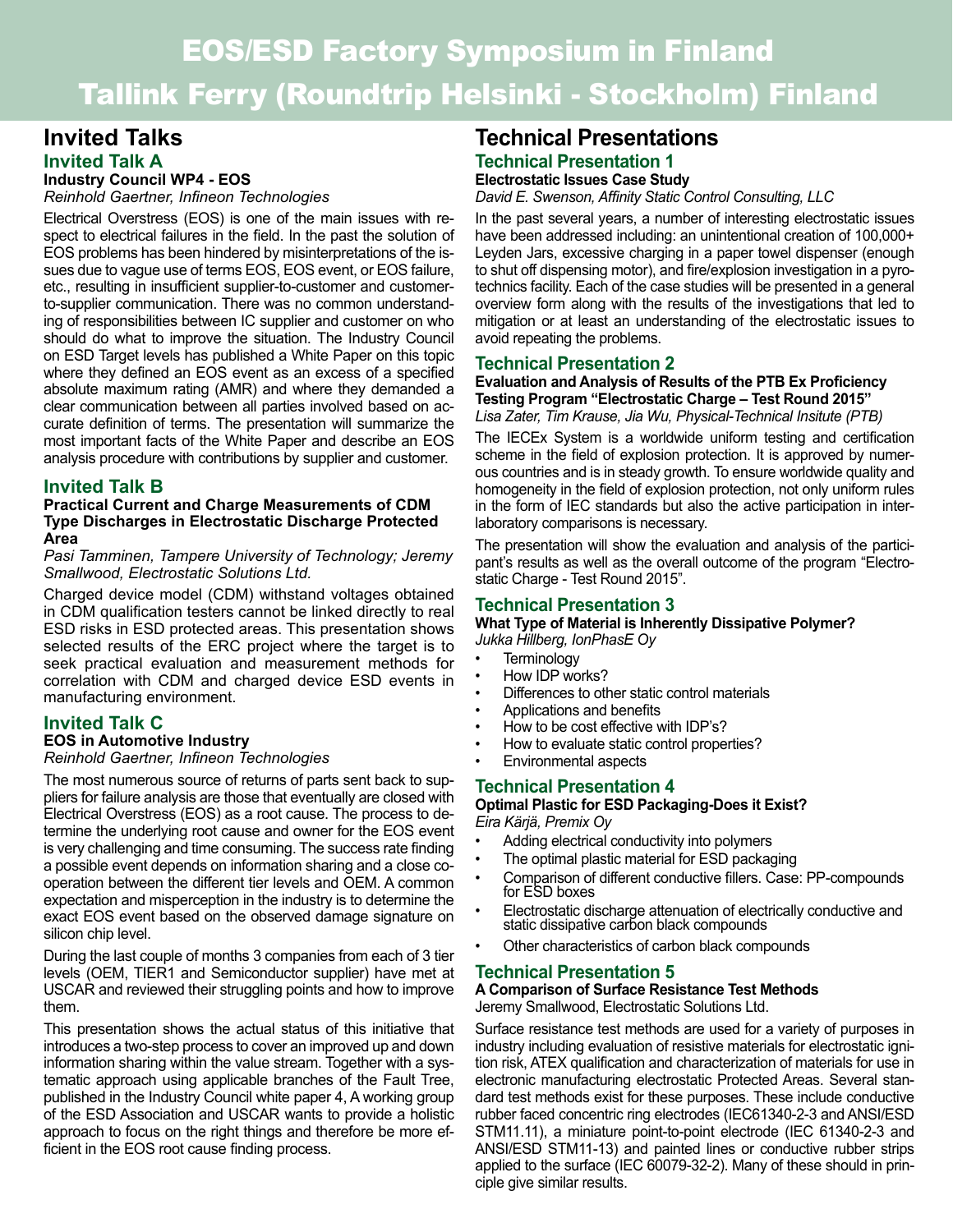# **Technical Presentation 6**

### **Electrostatic Field Decay and Charge Decay of Slowly Dissipative Materials**

*Toni Viheriäkoski, Cascade Metrology; Eira Kärjä, Premix Oy; Jukka Hillberg, Ion PhasE; Pasi Tamminen, Tampere University of Technology*

The presentation will be based on the technical paper of symposium 2016 "Charge Relaxation of Slowly Dissipative Polymers". However, the focus of the factory symposium presentation will be more on the measurement techniques.

# **Technical Presentation 7**

**Comparative Measurements of Two ESD-Swivel Chairs with Different Castors and Glides Used on Different ESD-Flooring Systems** *Jürgen Speicher, Wolfgang Warmbier, GmbH & Co. KG*

In the revision of the current IEC 61340-5-1 Edition 1.0 (2007-08), the limit value of the resistance to ground for "seating" shall be reduced for the "product qualification" and in the "compliance verification" from 1010 ohm to 109 ohm. Due to these circumstances problematic situations during the process of "compliance verification" in order to comply with this new limit of 1 G $\Omega$  might occur. The paper documents the measurement results of two typical ESD swivel chairs with different castors and glides on different flooring systems. Based on these test results, there are conclusions and recommendations in order to ensure an optimal function of ESD swivel chairs on ESD flooring.

# **Technical Presentation 8**

# **Conducted EMI Measurements in Manufacturing Environment and EMI-Caused EOS Sources in Automated Equipment**

*Vladimir Kraz, OnFILTER, INC.*

This paper describes basics of measurement of conducted EMI in manufacturing environment and EMI diagnostics

Due to limitations of time the focus is made on practical aspects of measurements, not on theoretical foundation.

- What is EOS and its importance
- EMI as a significant cause of EOS
- How does EMI turn into EOS
- EMI sources in automated equipment
- Acceptable EMI limits
- Mitigation of EMI-caused EOS

# **Technical Presentation 9**

### **Measuring Electrostatics Inside Production Machines in Operation**

*Thomas Sebald, ESTION Technologies GmbH*

- Challenges on testing electrostatics in process tools
- Example of an in situ electrostatic monitoring photomask<br>• Different kind of electrostatic monitoring systems along the
- Different kind of electrostatic monitoring systems along the value chain of the electronics industry

# **Technical Presentation 10**

# **EOS Damage During Wafer Cleaning – a Case Study**

*Stefan Seidl, Reinhold Gaertner, Friedrich zur Nieden, KK Ng, KP Yan, Infineon Technologies*

An investigation was carried out on the charging voltage of deionized (DI) water during wafer cleaning after the wafer sawing process, since it was supposed to be the root cause for EOS failures during semiconductor production. The charging voltage was measured using a non-contact electrostatic field meter. It was found that the positioning of the water filter influenced the charging voltage of the DI water.

# **Technical Presentation 11**

### **Electrostatic Shock Risks in Assembly of large Wind Turbine Blades**

*Jörg Thürmer, EPA Design & Control; Jeremy Smallwood, Electrostatic Solutions Ltd.*

Electrostatic shocks were reported by personnel manufacturing large fibre reinforced plastic wind turbine blades. Inspection and measurements confirmed these reports. We have estimated the possible discharge energy and likelihood of hazardous ESD in some production steps. Administrative and technical recommendations are given to control static to an acceptable level.

# **Technical Presentation 12**

# **ESD in Industry – Past, Present and Future**

*Jeremy Smallwood, Electrostatic Solutions Ltd.*

ElectroStatic Discharge (ESD) has been a recognized source of damage to unprotected electronic components and assemblies in electronic system manufacture since around 1980. Since then, manufacturers handling ESD Sensitive components (ESDS) have set up ESD Protected Areas (EPAs) for the purpose, and a whole industry has grown around the provision of ESD control equipment. Several generations of development have culminated in internationally recognized ESD control standards supported by standard test methods and procedures. At the same time, development of ESDS device on-chip protection has continued apace.

# **Technical Presentation 13**

#### **The Innovative Use of Humid Air in Static Control Applications**

*Albert Kow Kek Hing, ESD Consultancy Sdn. Bhd.*

This paper presents the four (4) levels of uses of the Humidity Control Device (HCD) to achieve targeted ESD control objectives. The innovative use of humid air described herewith is a further technical disclosure to the papers presented in the Singapore (2012), Germany (2013) and Korea (2015) ESD Symposiums.

# **Workshop**

## **Ultra ESD Sensitive Electronics - How to Implement an Efficient ESD Protection**

Electrical manufacturing has to handle electrical components, PCB assemblies and subassemblies with varying ESD sensitivity. Some of the electronic components can be classified as an ultra ESD sensitive with a low voltage, current, charge, power, or energy failure threshold. Establishing an ESD control program based on the most sensitive electronics would lead to overkill with preventive actions, and alternatively, using the same generic control methods could increase ESD failure risks. Additional challenges origin from poor knowledge of the real ESD sensitivity of electronics during handling and limited accuracy of the measurement instrumentation with a low level E-field, potential, EMI, and charge measurements. Implementing an efficient ESD protection requires tailored control methods. Therefore, in this workshop it shall be discussed what different process qualification methods, challenges, and best practices to build up ESD safe processes are existing and whether they are necessary at all.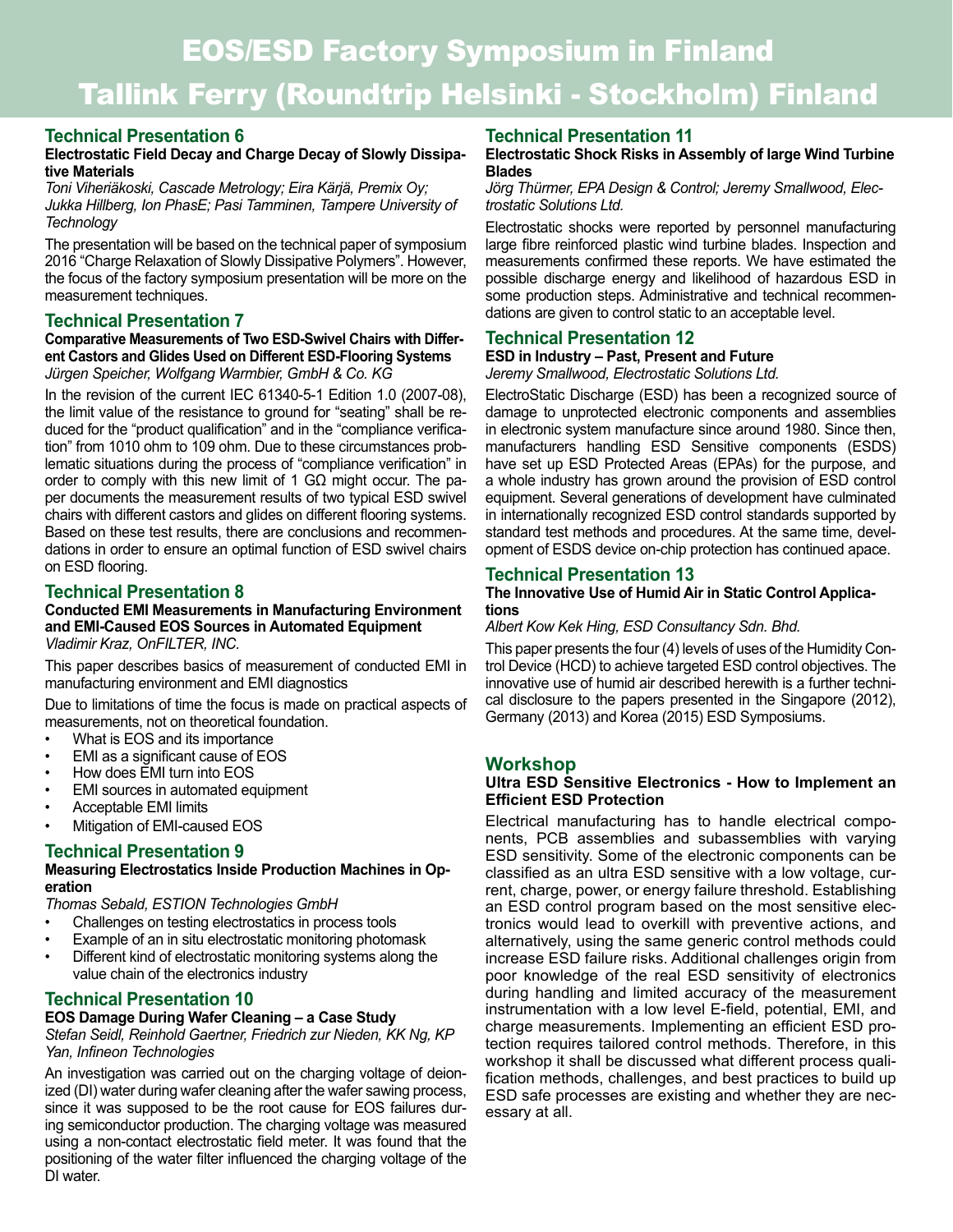# EOS/ESD Factory Symposium in Finland



# October 12-14, 2016 EOS/ESD Factory Symposium in Finland



# Tallink Ferry (Roundtrip Helsinki - Stockholm) Helsinki, Finland

#### **EXHIBITORS**

#### **ESD Consulting Group**

Booth 3 Bandar Tasik Kesuma, Selangor 43700 MALAYSIA Web Site: www.esdconsultancy.com/

#### **Estion Technologies GmbH**

Booth 5 Griesheim, 64347 GERMANY Web Site: www.estion-tech.com

#### **Eurostat Group**

Booth 6 SE-136 40 HANDEN, SWEDEN Web Site: www.eurostatgroup.com

#### **HANS KOLB Wellpappe GmbH & Co. KG** Booth 7 Memmingen, 87700 GERMANY

Web Site: www.kolb-wellpappe.com

#### **OnFILTER, Inc.**

Booth 4 Santa Cruz, CA 95060 USA Web Site: www.onfilter.com

**Perel Oy** Booth 2 Hyvinkää, FI-05800 FINLAND Web Site: www.perel.fi

**Premix Oy** Booth 8 Rajamäki, FI-05200 FINLAND Web Site: www.premixgroup.com

#### **Wolfgang Warmbier GmbH & Co. KG**

Booth 1 Hilsingen, 78247 GERMANY Web Site: www.warmbier.com





# **https://www.esda.org/events/eosesd-factory-symposium/finland/**

#### Co-Sponsored by:



**IOP** Institute of Physics





Setting the Global Standards for Static Control! EOS/ESD Association, Inc. 7900 Turin Rd., Bldg. 3 Rome, NY 13440-2069, USA PH +1-315-339-6937 • Email: info@esda.org • www.esda.org